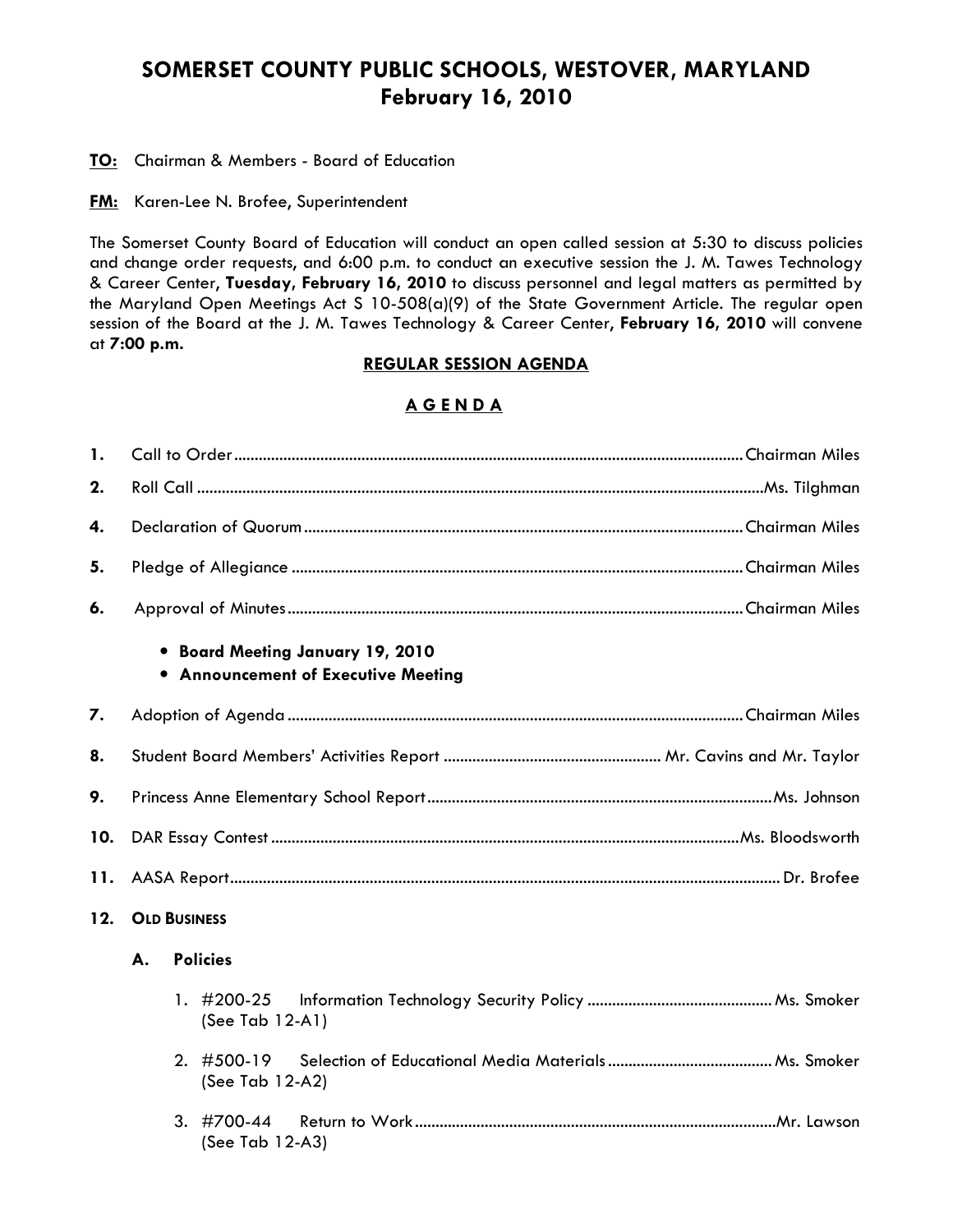# B. Human Resources

 $13.$ 

|     |    | • Student Services Supervisor<br>• ESOL Teacher<br>(See Tab 12-B1)                                                                                                                                                                                                                                                                                                                     |  |  |  |  |  |  |
|-----|----|----------------------------------------------------------------------------------------------------------------------------------------------------------------------------------------------------------------------------------------------------------------------------------------------------------------------------------------------------------------------------------------|--|--|--|--|--|--|
|     | C. | <b>Facilities and Transportation</b>                                                                                                                                                                                                                                                                                                                                                   |  |  |  |  |  |  |
|     |    | (See Tab $12-C1$ )                                                                                                                                                                                                                                                                                                                                                                     |  |  |  |  |  |  |
|     | D. | (See Tab $12-D$ )                                                                                                                                                                                                                                                                                                                                                                      |  |  |  |  |  |  |
|     | E. | (See Tab 12-E)                                                                                                                                                                                                                                                                                                                                                                         |  |  |  |  |  |  |
| 13. |    | <b>NEW BUSINESS</b>                                                                                                                                                                                                                                                                                                                                                                    |  |  |  |  |  |  |
|     | А. | <b>Finance</b>                                                                                                                                                                                                                                                                                                                                                                         |  |  |  |  |  |  |
|     |    | (See Tab 13-A1)                                                                                                                                                                                                                                                                                                                                                                        |  |  |  |  |  |  |
|     |    | (See Tab 13-A2)                                                                                                                                                                                                                                                                                                                                                                        |  |  |  |  |  |  |
|     |    | 3. Superintendent's Considerations for the FY2011 School Budget  Dr. Brofee<br>(See Tab 13-A3)                                                                                                                                                                                                                                                                                         |  |  |  |  |  |  |
|     | В. | <b>Policies</b>                                                                                                                                                                                                                                                                                                                                                                        |  |  |  |  |  |  |
|     |    |                                                                                                                                                                                                                                                                                                                                                                                        |  |  |  |  |  |  |
|     |    | $200 - 13$<br>Use of School Facilities<br>$200 - 14$<br><b>Bidding and Purchasing</b><br>200-15<br><b>Donations and Gifts</b><br>200-16<br>Minority Business Enterprises (removed-covered in #400-19)<br>200-17<br><b>School Dedication Plaques</b><br>$200 - 18$<br><b>Pupil Transportation</b><br>200-19<br>Drug & Alcohol Testing - School Vehicle/Boat Operator<br>(See Tab 13-B1) |  |  |  |  |  |  |
|     |    | (See Tab 13-B2)                                                                                                                                                                                                                                                                                                                                                                        |  |  |  |  |  |  |
|     |    | for Students with Disabilities<br>(See Tab 13-B3)                                                                                                                                                                                                                                                                                                                                      |  |  |  |  |  |  |